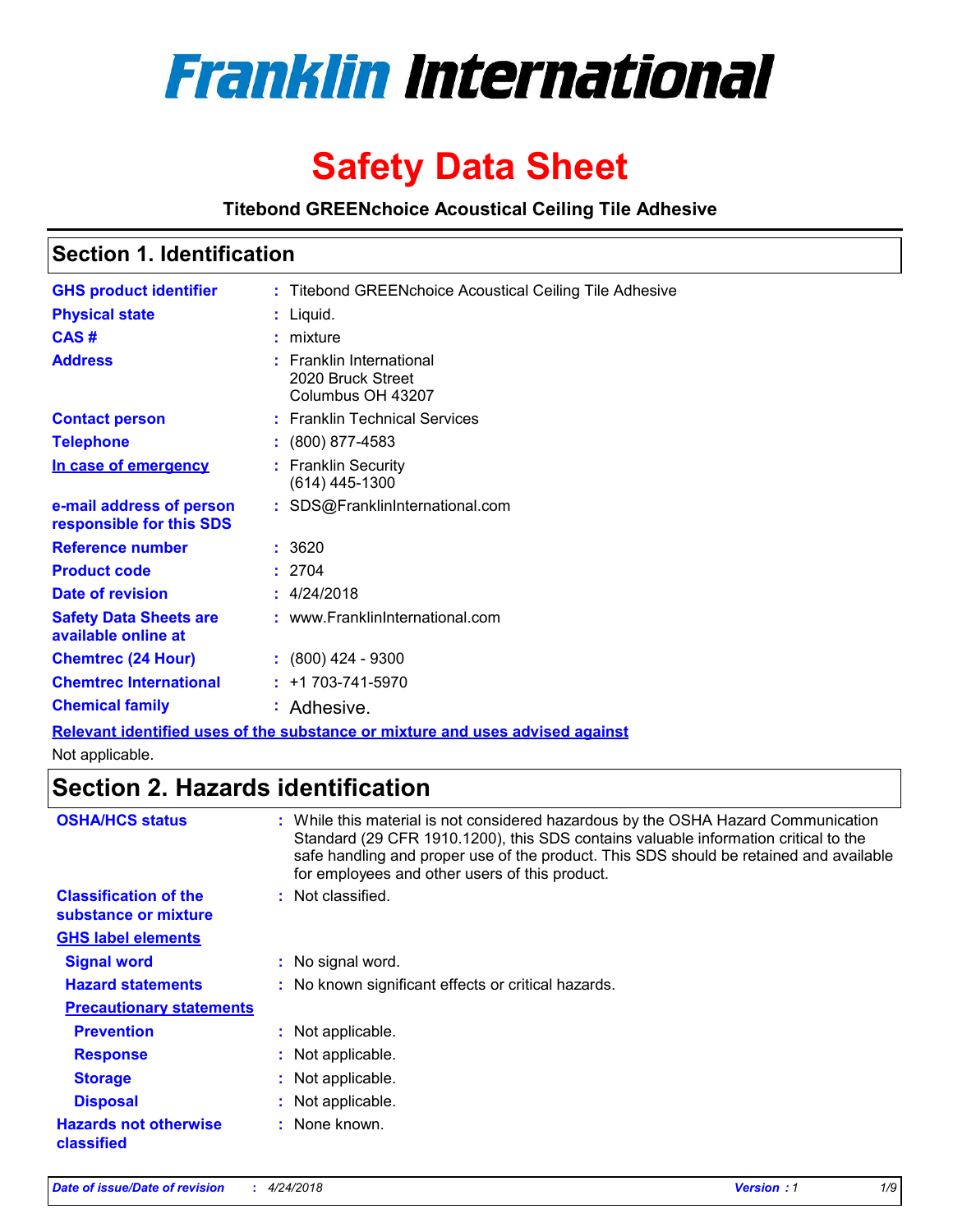### **Section 3. Composition/information on ingredients**

**Substance/mixture :** Mixture

Any concentration shown as a range is to protect confidentiality or is due to batch variation.

**There are no ingredients present which, within the current knowledge of the supplier and in the concentrations applicable, are classified as hazardous to health or the environment and hence require reporting in this section. Occupational exposure limits, if available, are listed in Section 8.**

### **Section 4. First aid measures**

| <b>Description of necessary first aid measures</b> |                                                                                                                                                                                                                                                                                                                                                |
|----------------------------------------------------|------------------------------------------------------------------------------------------------------------------------------------------------------------------------------------------------------------------------------------------------------------------------------------------------------------------------------------------------|
| <b>Eye contact</b>                                 | Immediately flush eyes with plenty of water, occasionally lifting the upper and lower<br>eyelids. Check for and remove any contact lenses. Get medical attention if irritation<br>occurs.                                                                                                                                                      |
| <b>Inhalation</b>                                  | : Remove victim to fresh air and keep at rest in a position comfortable for breathing. Get<br>medical attention if needed.                                                                                                                                                                                                                     |
| <b>Skin contact</b>                                | : Flush contaminated skin with plenty of water. Remove contaminated clothing and<br>shoes. Get medical attention if needed.                                                                                                                                                                                                                    |
| <b>Ingestion</b>                                   | : Wash out mouth with water. Remove victim to fresh air and keep at rest in a position<br>comfortable for breathing. If material has been swallowed and the exposed person is<br>conscious, give small quantities of water to drink. Do not induce vomiting unless<br>directed to do so by medical personnel. Get medical attention if needed. |
| Most important symptoms/effects, acute and delayed |                                                                                                                                                                                                                                                                                                                                                |
| <b>Potential acute health effects</b>              |                                                                                                                                                                                                                                                                                                                                                |
| <b>Eye contact</b>                                 | : This product may irritate eyes upon contact.                                                                                                                                                                                                                                                                                                 |
| <b>Inhalation</b>                                  | : No known significant effects or critical hazards.                                                                                                                                                                                                                                                                                            |
| <b>Skin contact</b>                                | : No known significant effects or critical hazards.                                                                                                                                                                                                                                                                                            |
| <b>Ingestion</b>                                   | : No known significant effects or critical hazards.                                                                                                                                                                                                                                                                                            |
| <b>Over-exposure signs/symptoms</b>                |                                                                                                                                                                                                                                                                                                                                                |
| <b>Eye contact</b>                                 | : No specific data.                                                                                                                                                                                                                                                                                                                            |
| <b>Inhalation</b>                                  | : No specific data.                                                                                                                                                                                                                                                                                                                            |
| <b>Skin contact</b>                                | : No specific data.                                                                                                                                                                                                                                                                                                                            |
| <b>Ingestion</b>                                   | : No specific data.                                                                                                                                                                                                                                                                                                                            |
|                                                    | Indication of immediate medical attention and special treatment needed, if necessary                                                                                                                                                                                                                                                           |
| <b>Notes to physician</b>                          | : Treat symptomatically. Contact poison treatment specialist immediately if large<br>quantities have been ingested or inhaled.                                                                                                                                                                                                                 |
| <b>Specific treatments</b>                         | : No specific treatment.                                                                                                                                                                                                                                                                                                                       |
| <b>Protection of first-aiders</b>                  | : No action shall be taken involving any personal risk or without suitable training.                                                                                                                                                                                                                                                           |
|                                                    |                                                                                                                                                                                                                                                                                                                                                |

**See toxicological information (Section 11)**

### **Section 5. Fire-fighting measures**

| <b>Extinguishing media</b>                           |                                                                                       |
|------------------------------------------------------|---------------------------------------------------------------------------------------|
| <b>Suitable extinguishing</b><br>media               | : Use an extinguishing agent suitable for the surrounding fire.                       |
| Unsuitable extinguishing<br>media                    | : None known.                                                                         |
| <b>Specific hazards arising</b><br>from the chemical | : In a fire or if heated, a pressure increase will occur and the container may burst. |
| <b>Hazardous thermal</b><br>decomposition products   | : No specific data.                                                                   |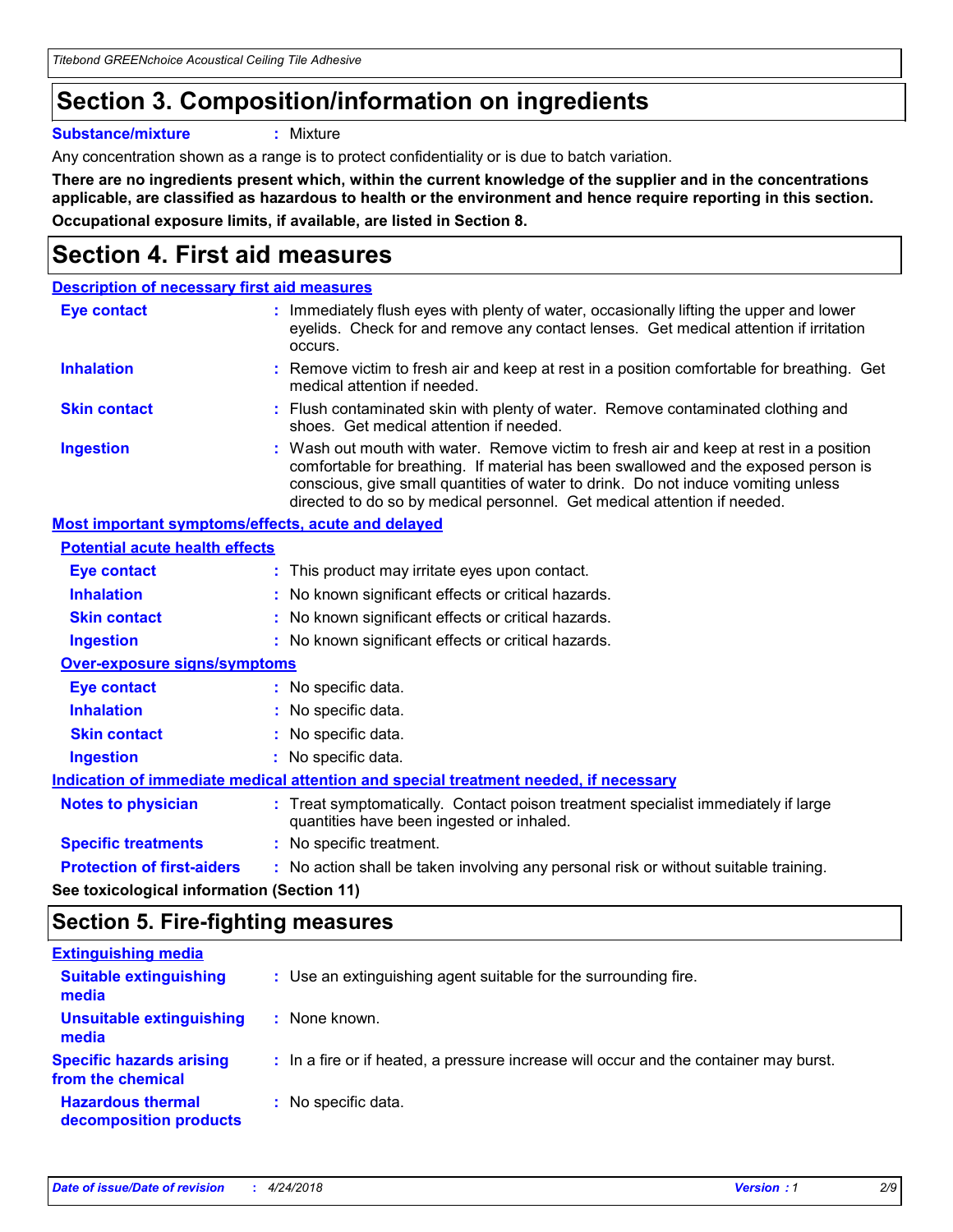### **Section 5. Fire-fighting measures**

| <b>Special protective actions</b><br>for fire-fighters   | : Promptly isolate the scene by removing all persons from the vicinity of the incident if<br>there is a fire. No action shall be taken involving any personal risk or without suitable<br>training. |
|----------------------------------------------------------|-----------------------------------------------------------------------------------------------------------------------------------------------------------------------------------------------------|
| <b>Special protective</b><br>equipment for fire-fighters | : Fire-fighters should wear appropriate protective equipment and self-contained breathing<br>apparatus (SCBA) with a full face-piece operated in positive pressure mode.                            |

### **Section 6. Accidental release measures**

| <b>Personal precautions, protective equipment and emergency procedures</b> |    |                                                                                                                                                                                                                                                                                                                                                                                                                                                                                                                                                                                            |
|----------------------------------------------------------------------------|----|--------------------------------------------------------------------------------------------------------------------------------------------------------------------------------------------------------------------------------------------------------------------------------------------------------------------------------------------------------------------------------------------------------------------------------------------------------------------------------------------------------------------------------------------------------------------------------------------|
| <b>For non-emergency</b><br>personnel                                      |    | : No action shall be taken involving any personal risk or without suitable training.<br>Evacuate surrounding areas. Keep unnecessary and unprotected personnel from<br>entering. Do not touch or walk through spilled material. Put on appropriate personal<br>protective equipment.                                                                                                                                                                                                                                                                                                       |
| For emergency responders                                                   | ÷. | If specialized clothing is required to deal with the spillage, take note of any information in<br>Section 8 on suitable and unsuitable materials. See also the information in "For non-<br>emergency personnel".                                                                                                                                                                                                                                                                                                                                                                           |
| <b>Environmental precautions</b>                                           |    | : Avoid dispersal of spilled material and runoff and contact with soil, waterways, drains<br>and sewers. Inform the relevant authorities if the product has caused environmental<br>pollution (sewers, waterways, soil or air).                                                                                                                                                                                                                                                                                                                                                            |
| <b>Methods and materials for containment and cleaning up</b>               |    |                                                                                                                                                                                                                                                                                                                                                                                                                                                                                                                                                                                            |
| <b>Small spill</b>                                                         |    | : Stop leak if without risk. Move containers from spill area. Dilute with water and mop up<br>if water-soluble. Alternatively, or if water-insoluble, absorb with an inert dry material and<br>place in an appropriate waste disposal container. Dispose of via a licensed waste<br>disposal contractor.                                                                                                                                                                                                                                                                                   |
| <b>Large spill</b>                                                         |    | : Stop leak if without risk. Move containers from spill area. Prevent entry into sewers,<br>water courses, basements or confined areas. Wash spillages into an effluent treatment<br>plant or proceed as follows. Contain and collect spillage with non-combustible,<br>absorbent material e.g. sand, earth, vermiculite or diatomaceous earth and place in<br>container for disposal according to local regulations (see Section 13). Dispose of via a<br>licensed waste disposal contractor. Note: see Section 1 for emergency contact<br>information and Section 13 for waste disposal. |
|                                                                            |    |                                                                                                                                                                                                                                                                                                                                                                                                                                                                                                                                                                                            |

### **Section 7. Handling and storage**

#### **Precautions for safe handling**

| <b>Protective measures</b>                                                       | : Put on appropriate personal protective equipment (see Section 8).                                                                                                                                                                                                                                                                                                                                                                                                                                                                                                                                                                                                |
|----------------------------------------------------------------------------------|--------------------------------------------------------------------------------------------------------------------------------------------------------------------------------------------------------------------------------------------------------------------------------------------------------------------------------------------------------------------------------------------------------------------------------------------------------------------------------------------------------------------------------------------------------------------------------------------------------------------------------------------------------------------|
| <b>Advice on general</b><br>occupational hygiene                                 | Eating, drinking and smoking should be prohibited in areas where this material is<br>handled, stored and processed. Workers should wash hands and face before eating,<br>drinking and smoking. Remove contaminated clothing and protective equipment before<br>entering eating areas. See also Section 8 for additional information on hygiene<br>measures.                                                                                                                                                                                                                                                                                                        |
| <b>Conditions for safe storage,</b><br>including any<br><b>incompatibilities</b> | Do not store below the following temperature: $4.4444^{\circ}C(40^{\circ}F)$ . Store in accordance<br>with local regulations. Store in original container protected from direct sunlight in a dry,<br>cool and well-ventilated area, away from incompatible materials (see Section 10) and<br>food and drink. Keep container tightly closed and sealed until ready for use. Containers<br>that have been opened must be carefully resealed and kept upright to prevent leakage.<br>Do not store in unlabeled containers. Use appropriate containment to avoid<br>environmental contamination. See Section 10 for incompatible materials before<br>handling or use. |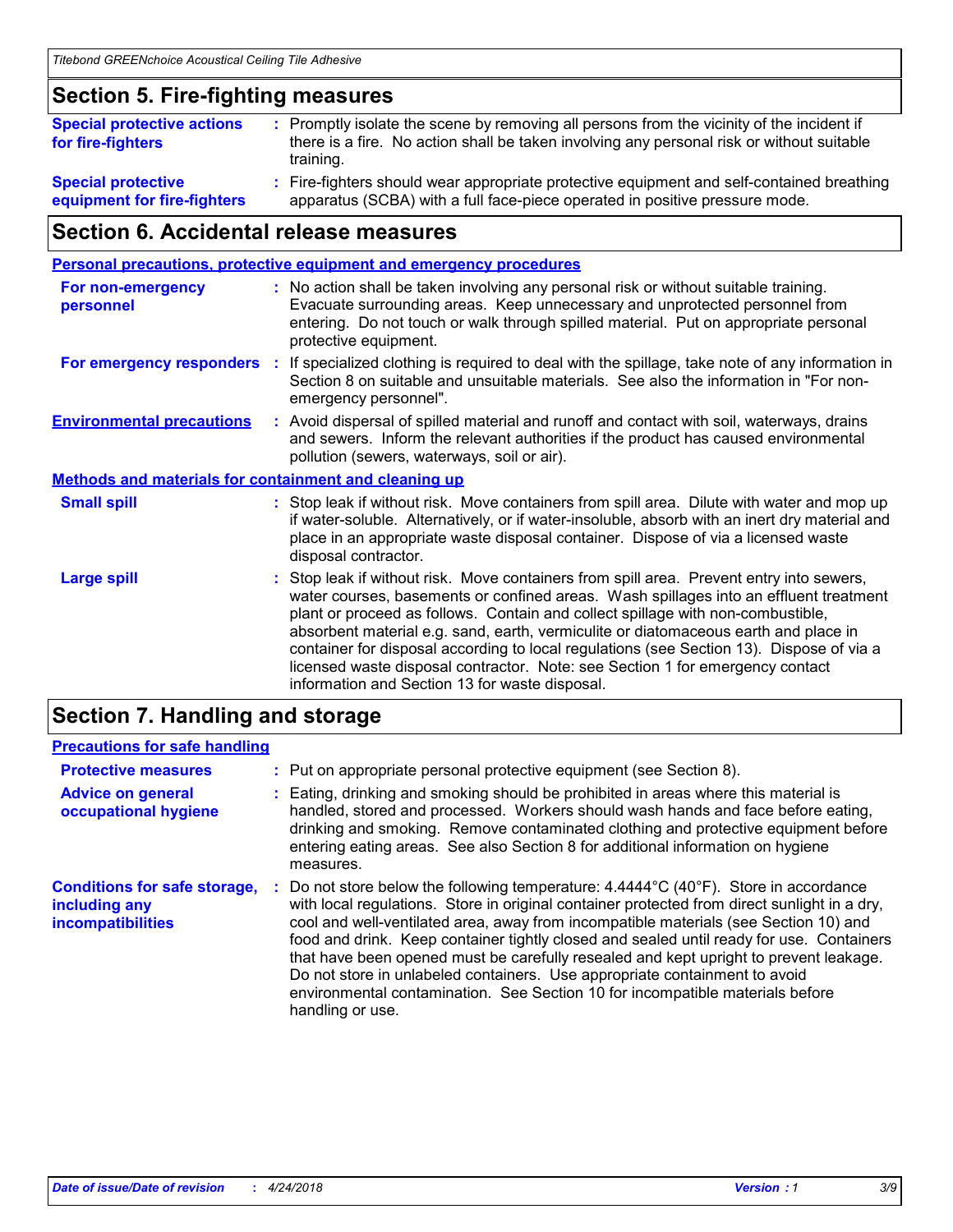### **Section 8. Exposure controls/personal protection**

#### **Control parameters**

| <b>Occupational exposure limits</b>               |                                                                                                                                                                                                                                                                                                                                                                                                   |
|---------------------------------------------------|---------------------------------------------------------------------------------------------------------------------------------------------------------------------------------------------------------------------------------------------------------------------------------------------------------------------------------------------------------------------------------------------------|
| None.                                             |                                                                                                                                                                                                                                                                                                                                                                                                   |
| <b>Appropriate engineering</b><br><b>controls</b> | : Good general ventilation should be sufficient to control worker exposure to airborne<br>contaminants.                                                                                                                                                                                                                                                                                           |
| <b>Environmental exposure</b><br><b>controls</b>  | : Emissions from ventilation or work process equipment should be checked to ensure<br>they comply with the requirements of environmental protection legislation. In some<br>cases, fume scrubbers, filters or engineering modifications to the process equipment<br>will be necessary to reduce emissions to acceptable levels.                                                                   |
| <b>Individual protection measures</b>             |                                                                                                                                                                                                                                                                                                                                                                                                   |
| <b>Hygiene measures</b>                           | : Wash hands, forearms and face thoroughly after handling chemical products, before<br>eating, smoking and using the lavatory and at the end of the working period.<br>Appropriate techniques should be used to remove potentially contaminated clothing.<br>Wash contaminated clothing before reusing. Ensure that eyewash stations and safety<br>showers are close to the workstation location. |
| <b>Eye/face protection</b>                        | : Safety eyewear complying with an approved standard should be used when a risk<br>assessment indicates this is necessary to avoid exposure to liquid splashes, mists,<br>gases or dusts. If contact is possible, the following protection should be worn, unless<br>the assessment indicates a higher degree of protection: safety glasses with side-<br>shields.                                |
| <b>Skin protection</b>                            |                                                                                                                                                                                                                                                                                                                                                                                                   |
| <b>Hand protection</b>                            | : Chemical-resistant, impervious gloves complying with an approved standard should be<br>worn at all times when handling chemical products if a risk assessment indicates this is<br>necessary.                                                                                                                                                                                                   |
| <b>Body protection</b>                            | : Personal protective equipment for the body should be selected based on the task being<br>performed and the risks involved and should be approved by a specialist before<br>handling this product.                                                                                                                                                                                               |
| <b>Other skin protection</b>                      | : Appropriate footwear and any additional skin protection measures should be selected<br>based on the task being performed and the risks involved and should be approved by a<br>specialist before handling this product.                                                                                                                                                                         |
| <b>Respiratory protection</b>                     | Based on the hazard and potential for exposure, select a respirator that meets the<br>appropriate standard or certification. Respirators must be used according to a<br>respiratory protection program to ensure proper fitting, training, and other important<br>aspects of use.                                                                                                                 |

### **Section 9. Physical and chemical properties**

| <b>Appearance</b>                                                       |                                                                    |
|-------------------------------------------------------------------------|--------------------------------------------------------------------|
| <b>Physical state</b>                                                   | : Liquid. [Paste.]                                                 |
| <b>Color</b>                                                            | $:$ Beige.                                                         |
| <b>Odor</b>                                                             | $:$ Not available.                                                 |
| <b>Odor threshold</b>                                                   | $:$ Not available.                                                 |
| рH                                                                      | :7                                                                 |
| <b>Melting point</b>                                                    | $:$ Not available.                                                 |
| <b>Boiling point</b>                                                    | : $100^{\circ}$ C (212 $^{\circ}$ F)                               |
| <b>Flash point</b>                                                      | : Closed cup: $>93.333^{\circ}$ C ( $>200^{\circ}$ F) [Setaflash.] |
| <b>Evaporation rate</b>                                                 | $:$ <1 (butyl acetate = 1)                                         |
| <b>Flammability (solid, gas)</b>                                        | $:$ Not available.                                                 |
| <b>Lower and upper explosive : Not available.</b><br>(flammable) limits |                                                                    |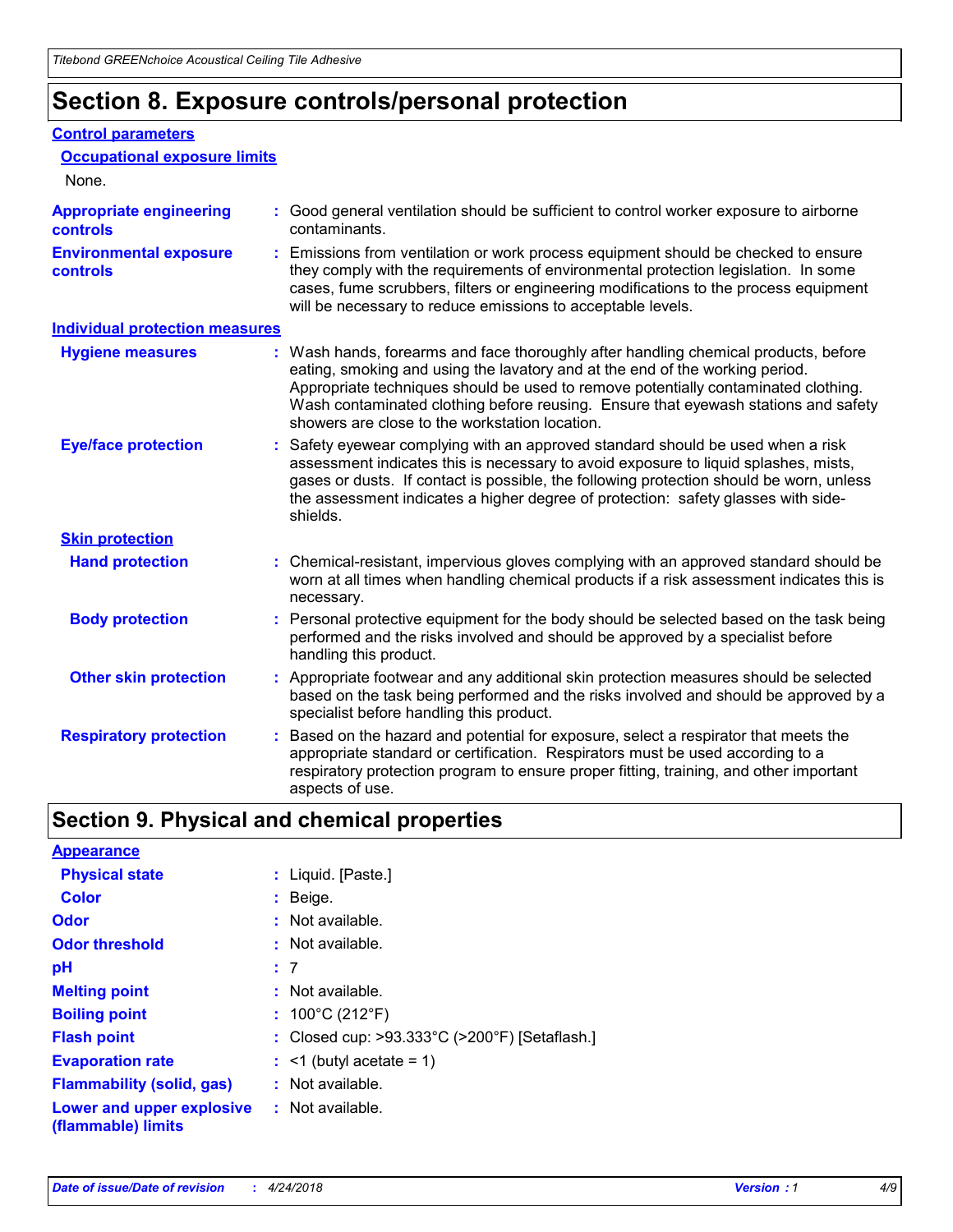### **Section 9. Physical and chemical properties**

| <b>VOC (less water, less</b><br>exempt solvents)  |    | $: 33.18$ g/l      |
|---------------------------------------------------|----|--------------------|
| <b>Volatility</b>                                 |    | $: 26\%$ (w/w)     |
| <b>Vapor density</b>                              |    | Not available.     |
| <b>Relative density</b>                           |    | : 1.44305          |
| <b>Solubility</b>                                 |    | Not available.     |
| <b>Solubility in water</b>                        |    | Not available.     |
| <b>Partition coefficient: n-</b><br>octanol/water |    | $:$ Not available. |
| <b>Auto-ignition temperature</b>                  | t. | Not available.     |
| <b>Decomposition temperature</b>                  | t. | Not available.     |
| <b>Viscosity</b>                                  |    | Not available.     |

### **Section 10. Stability and reactivity**

| <b>Reactivity</b>                            | ÷. | No specific test data related to reactivity available for this product or its ingredients.                |
|----------------------------------------------|----|-----------------------------------------------------------------------------------------------------------|
| <b>Chemical stability</b>                    |    | : The product is stable.                                                                                  |
| <b>Possibility of hazardous</b><br>reactions |    | : Under normal conditions of storage and use, hazardous reactions will not occur.                         |
| <b>Conditions to avoid</b>                   | ÷. | No specific data.                                                                                         |
| <b>Incompatible materials</b>                |    | No specific data.                                                                                         |
| <b>Hazardous decomposition</b><br>products   |    | : Under normal conditions of storage and use, hazardous decomposition products should<br>not be produced. |

### **Section 11. Toxicological information**

#### **Information on toxicological effects**

#### **Acute toxicity**

Not available.

#### **Irritation/Corrosion**

Not available.

#### **Conclusion/Summary**

- 
- **Sensitization**

Not available.

**Mutagenicity** Not available.

**Carcinogenicity** Not available.

**Reproductive toxicity** Not available.

**Teratogenicity** Not available.

- **Skin Example 3 :** Prolonged or repeated contact can defat the skin and lead to irritation, cracking and/or dermatitis.
- **Eyes :** This product may irritate eyes upon contact.
- **Respiratory :** Inhalation of oil mist or vapors at elevated temperatures may cause respiratory irritation.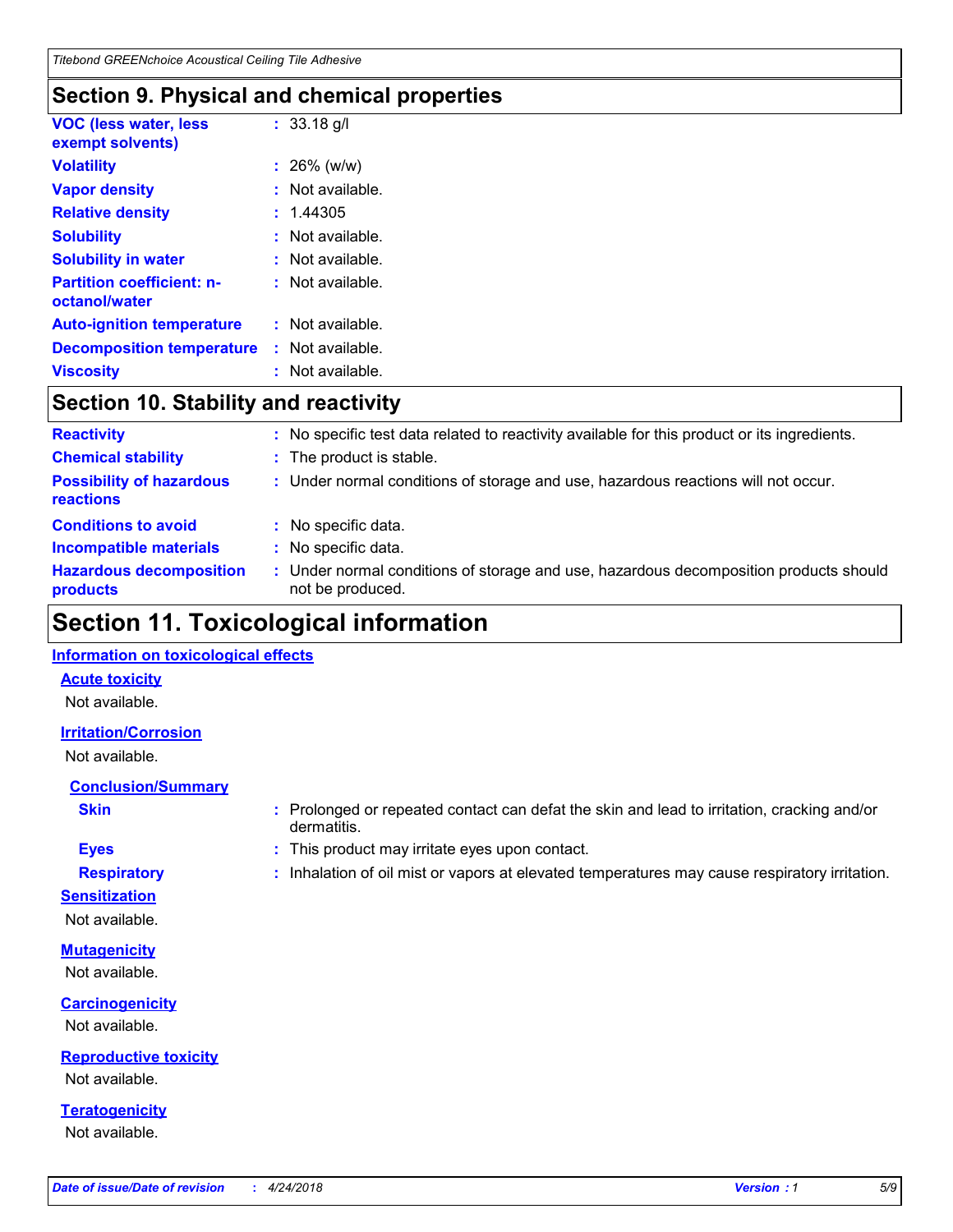## **Section 11. Toxicological information**

| <b>Specific target organ toxicity (single exposure)</b><br>Not available. |                                                                                              |
|---------------------------------------------------------------------------|----------------------------------------------------------------------------------------------|
| <b>Specific target organ toxicity (repeated exposure)</b>                 |                                                                                              |
| Not available.                                                            |                                                                                              |
| <b>Aspiration hazard</b><br>Not available.                                |                                                                                              |
| <b>Information on the likely</b><br>routes of exposure                    | : Routes of entry anticipated: Oral, Inhalation.<br>Routes of entry not anticipated: Dermal. |
| <b>Potential acute health effects</b>                                     |                                                                                              |
| <b>Eye contact</b>                                                        | : This product may irritate eyes upon contact.                                               |
| <b>Inhalation</b>                                                         | : No known significant effects or critical hazards.                                          |
| <b>Skin contact</b>                                                       | : No known significant effects or critical hazards.                                          |
| <b>Ingestion</b>                                                          | : No known significant effects or critical hazards.                                          |
|                                                                           | Symptoms related to the physical, chemical and toxicological characteristics                 |
| <b>Eye contact</b>                                                        | : No specific data.                                                                          |
| <b>Inhalation</b>                                                         | : No specific data.                                                                          |
| <b>Skin contact</b>                                                       | : No specific data.                                                                          |
| <b>Ingestion</b>                                                          | : No specific data.                                                                          |
|                                                                           | Delayed and immediate effects and also chronic effects from short and long term exposure     |
| <b>Short term exposure</b>                                                |                                                                                              |
| <b>Potential immediate</b><br>effects                                     | : Not available.                                                                             |
| <b>Potential delayed effects</b>                                          | : Not available.                                                                             |
| <b>Long term exposure</b>                                                 |                                                                                              |
| <b>Potential immediate</b><br>effects                                     | : Not available.                                                                             |
| <b>Potential delayed effects</b>                                          | : Not available.                                                                             |
| <b>Potential chronic health effects</b>                                   |                                                                                              |
| Not available.                                                            |                                                                                              |
| <b>General</b>                                                            | : No known significant effects or critical hazards.                                          |
| <b>Carcinogenicity</b>                                                    | : No known significant effects or critical hazards.                                          |
| <b>Mutagenicity</b>                                                       | No known significant effects or critical hazards.                                            |
| <b>Teratogenicity</b>                                                     | No known significant effects or critical hazards.                                            |
| <b>Developmental effects</b>                                              | No known significant effects or critical hazards.                                            |
| <b>Fertility effects</b>                                                  | : No known significant effects or critical hazards.                                          |
| <b>Numerical measures of toxicity</b>                                     |                                                                                              |
| <b>Acute toxicity estimates</b>                                           |                                                                                              |
| Not available.                                                            |                                                                                              |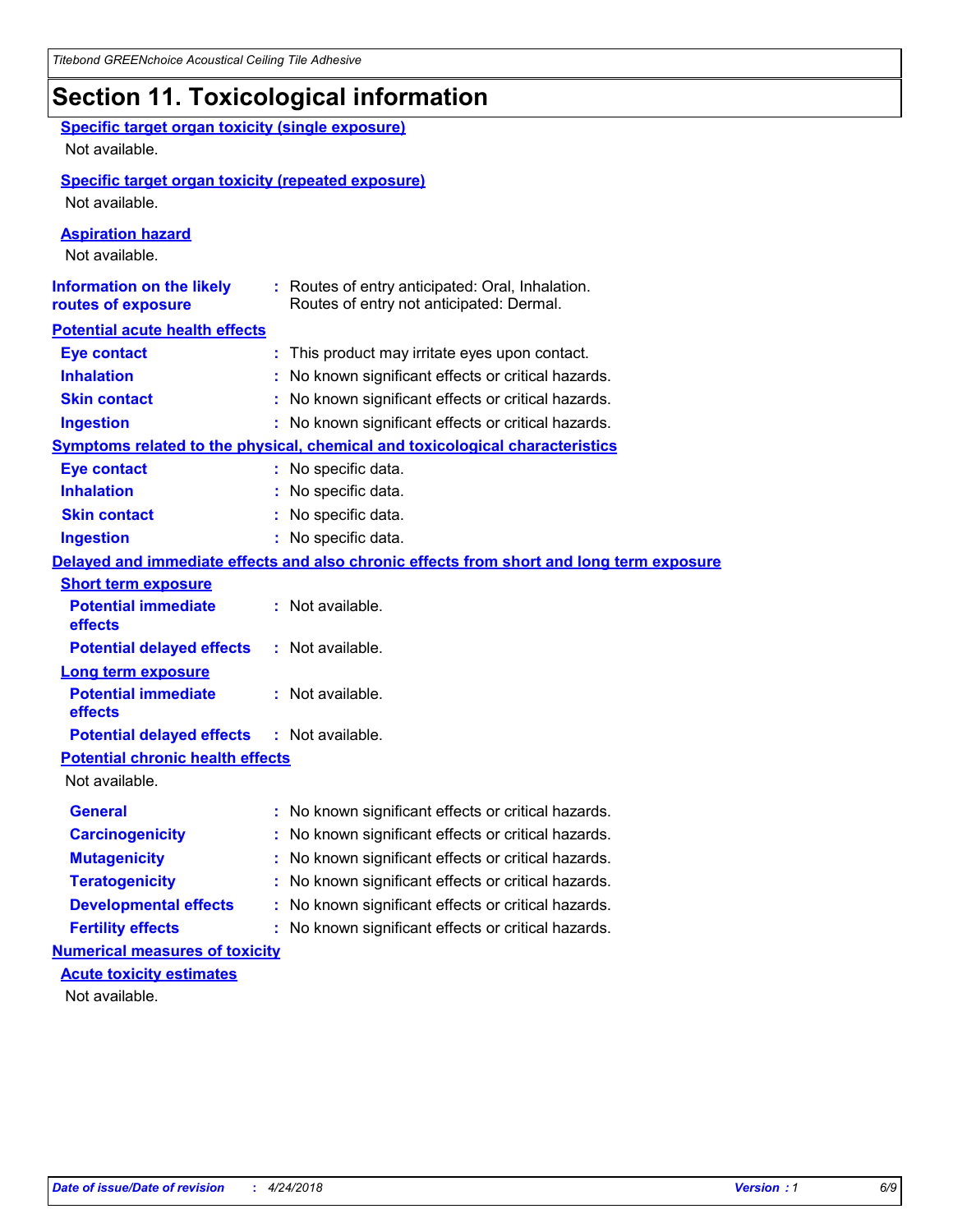### **Section 12. Ecological information**

#### **Toxicity**

Not available.

#### **Persistence and degradability**

**Bioaccumulative potential** Not available. **Mobility in soil** Not available.

| <b>Soil/water partition</b><br>coefficient (K <sub>oc</sub> ) | : Not available.                                    |
|---------------------------------------------------------------|-----------------------------------------------------|
| <b>Other adverse effects</b>                                  | : No known significant effects or critical hazards. |

### **Section 13. Disposal considerations**

The generation of waste should be avoided or minimized wherever possible. Disposal of this product, solutions and any by-products should at all times comply with the requirements of environmental protection and waste disposal legislation and any regional local authority requirements. Dispose of surplus and non-recyclable products via a licensed waste disposal contractor. Waste should not be disposed of untreated to the sewer unless fully compliant with the requirements of all authorities with jurisdiction. Waste packaging should be recycled. Incineration or landfill should only be considered when recycling is not feasible. This material and its container must be disposed of in a safe way. Empty containers or liners may retain some product residues. Avoid dispersal of spilled material and runoff and contact with soil, waterways, drains and sewers. **Disposal methods :**

### **Section 14. Transport information**

|                                      | <b>DOT</b><br><b>Classification</b> | <b>TDG</b><br><b>Classification</b> | <b>Mexico</b><br><b>Classification</b> | <b>ADR/RID</b>               | <b>IMDG</b>              | <b>IATA</b>    |
|--------------------------------------|-------------------------------------|-------------------------------------|----------------------------------------|------------------------------|--------------------------|----------------|
| <b>UN number</b>                     | Not regulated.                      | Not regulated.                      | Not regulated.                         | Not regulated.               | Not regulated.           | Not regulated. |
| <b>UN proper</b><br>shipping name    |                                     |                                     |                                        |                              |                          |                |
| <b>Transport</b><br>hazard class(es) | $\overline{\phantom{0}}$            | $\overline{\phantom{0}}$            | $\overline{\phantom{0}}$               | $\qquad \qquad \blacksquare$ | $\overline{\phantom{0}}$ | $\blacksquare$ |
| <b>Packing group</b>                 | -                                   |                                     |                                        |                              |                          |                |
| <b>Environmental</b><br>hazards      | No.                                 | No.                                 | No.                                    | No.                          | No.                      | No.            |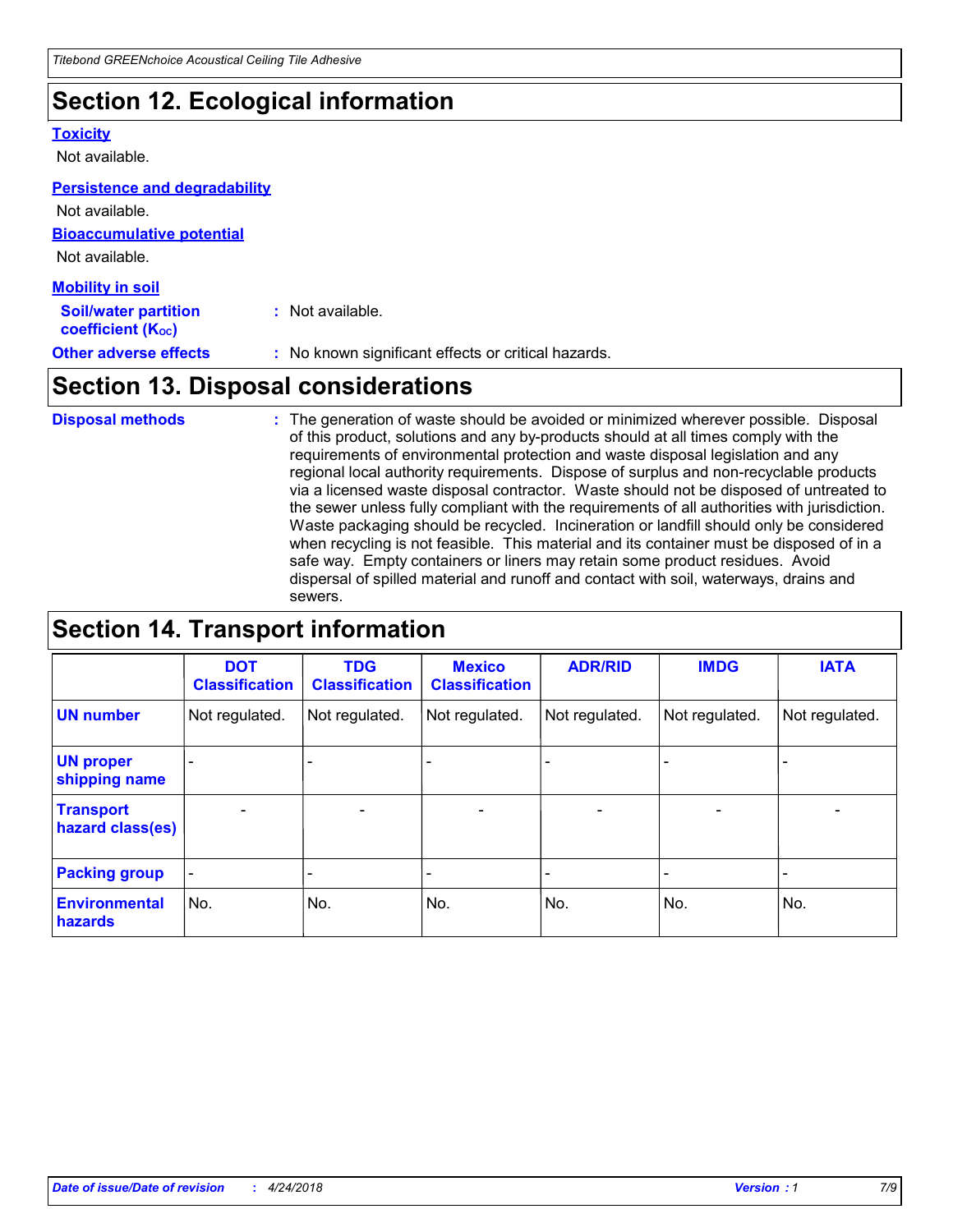### **Section 15. Regulatory information**

#### **U.S. Federal regulations**

#### **SARA 302/304**

#### **Composition/information on ingredients**

No products were found.

| SARA 304 RQ | : Not applicable. |
|-------------|-------------------|
|-------------|-------------------|

#### **SARA 311/312**

**Classification :** Not applicable.

#### **Composition/information on ingredients**

No products were found.

#### **State regulations**

| <b>Massachusetts</b>       | : None of the components are listed. |
|----------------------------|--------------------------------------|
| <b>New York</b>            | : None of the components are listed. |
| <b>New Jersey</b>          | : None of the components are listed. |
| <b>Pennsylvania</b>        | : None of the components are listed. |
| <b>California Prop. 65</b> |                                      |

This product does not require a Safe Harbor warning under California Prop. 65.

#### **International regulations**

|             |  |  | <b>Chemical Weapon Convention List Schedules I, II &amp; III Chemicals</b> |  |
|-------------|--|--|----------------------------------------------------------------------------|--|
| Not listed. |  |  |                                                                            |  |

#### **Montreal Protocol**

Not listed.

### **Stockholm Convention on Persistent Organic Pollutants**

Not listed.

#### **UNECE Aarhus Protocol on POPs and Heavy Metals**

Not listed.

#### **Inventory list**

| <b>China</b>            |  |
|-------------------------|--|
| United States TSCA 8(b) |  |
| inventory               |  |

**:** All components are listed or exempted. **:** All components are active or exempted.

### **Section 16. Other information**

**Hazardous Material Information System (U.S.A.)**



**Caution: HMIS® ratings are based on a 0-4 rating scale, with 0 representing minimal hazards or risks, and 4 representing significant hazards or risks. Although HMIS® ratings and the associated label are not required on SDSs or products leaving a facility under 29 CFR 1910.1200, the preparer may choose to provide them. HMIS® ratings are to be used with a fully implemented HMIS® program. HMIS® is a registered trademark and service mark of the American Coatings Association, Inc.**